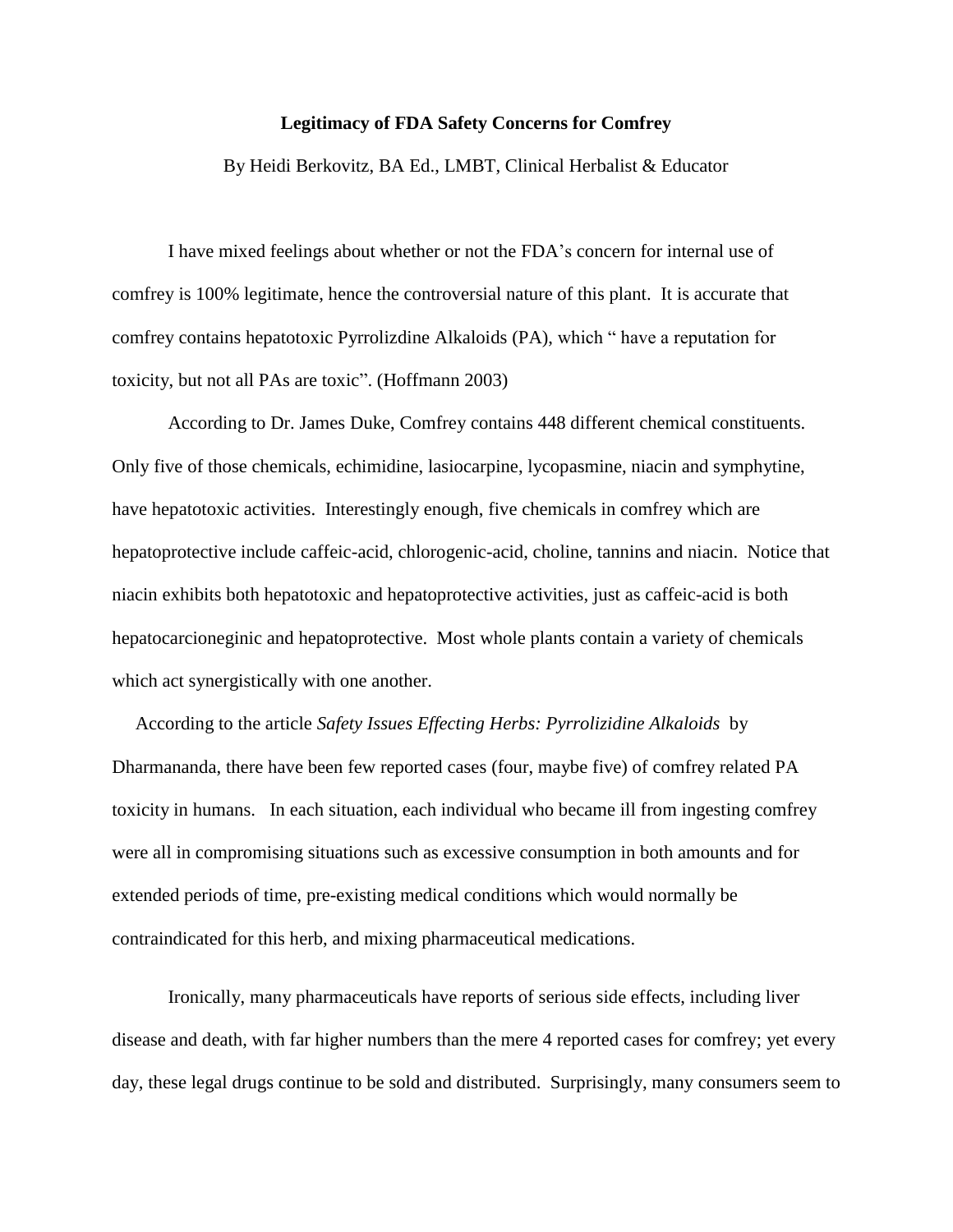turn a blind eye to the risky side effects of these medications, which may also include hepatoxicity. On occasion, a drug may be pulled from the market, yet it seems to me that the billions of dollars at stake seem to allow these dangerous medications to remain on the shelves far longer than they should be.

There are several factors which determine the potency of any plant chemical constituent, including PAs. For instance, there are higher levels in the root vs. the leaves, higher levels in younger leaves vs. old. Where the plant was grown, what conditions it grew in, time of year of harvest, which species of comfrey was used, etc.

As a practicing herbalist, as well as someone with liver disease, I feel comfrey can be safely used internally for short periods of time (no longer than 30 days), best diluted in a formula with other herbs, and appropriately administered for serious injuries, such as broken bones. Topical comfrey works just as well. I use it in a few of my topical formulas for repairing damages connective tissue, and the testimonials for comfrey's powerful and speedy healing abilities continue to pour in.

The FDA's is truly committed to public safety, I feel they should reinvestigate the pros of comfrey by continuing research using whole plant vs. isolated constituents and human studies vs. animal and in vitro models. I believe more research is needed, using whole plant vs. isolated constituents and human studies vs. animal and in vitro models.

## References:

- 1) Dharmananda, S. Safety Issues Affecting Herbs: Pyrrolizidine Alkaloids. Retrieved from http://www.itmonline.org/arts/pas.htm
- 2) Dr. Duke's Phytochemical and Ethnobotanical Databases. *Symphytum officinale L*. Retrieved from http://sun.ars-grin.gov:8080/npgspub/xsql/duke/pl\_act.xsql?taxon=984